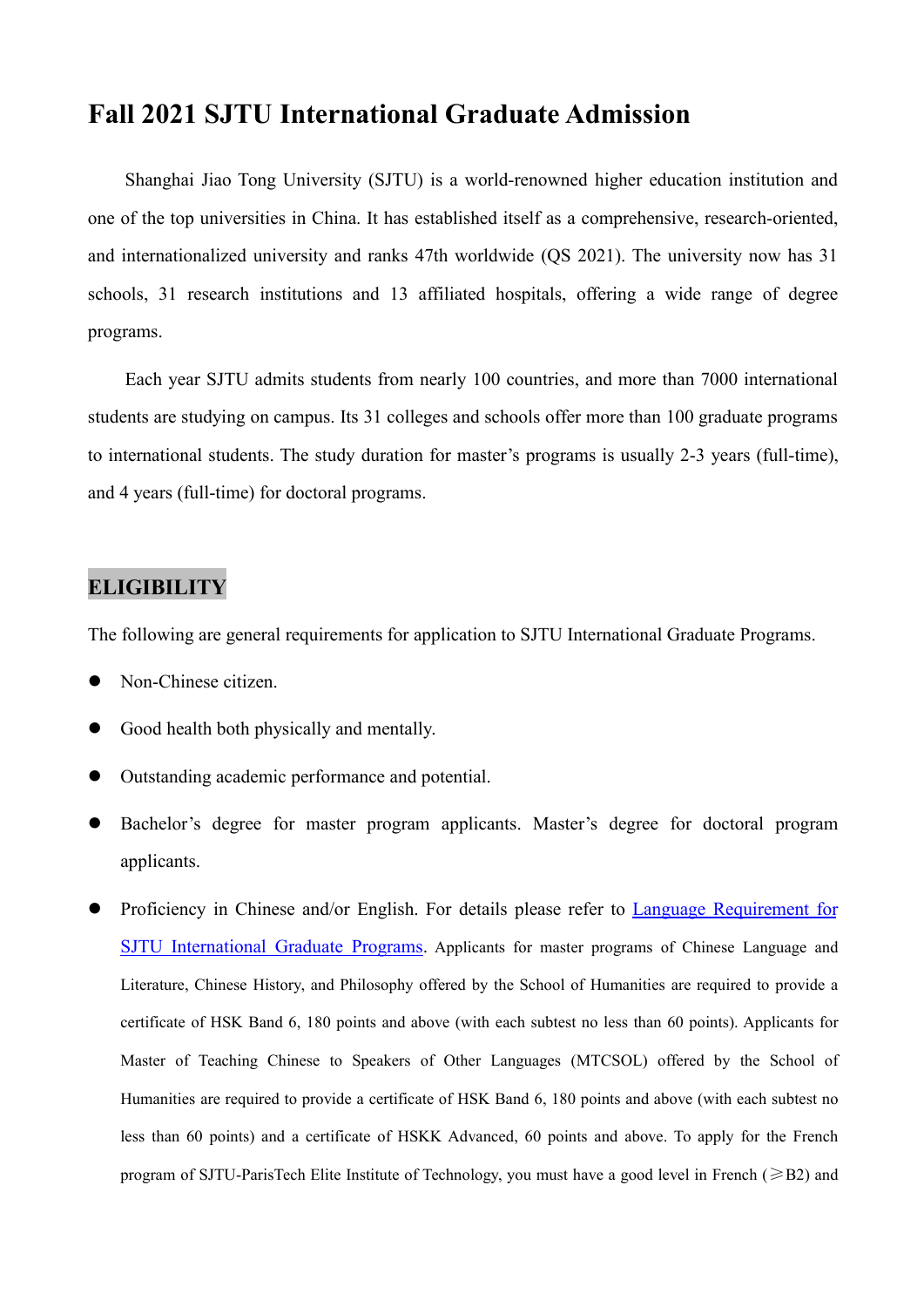English, and for specific application requirements please contact the institute in advance.

# **IMPORTANT DATES**

- **Oct 1, 2020** 2021 application opens
- **Dec 15, 2020** Deadline for 1st Round scholarship application
- **Mar 31, 2021** Deadline for 2nd Round scholarship application
- **May 31, 2021** Deadline for self-supported application
- **Sep 5, 2021** Enrollment

## **HOW TO APPLY**

#### **Step 1: Complete the Online Application**

Complete and submit an online application at Study@SJTU [\(http://isc.sjtu.edu.cn/\)](http://isc.sjtu.edu.cn/) before the application deadline. If you wish to apply for the scholarship at the same time, please complete the application before the scholarship deadline.

#### **Step 2: Pay the Application Fee**

The application fee is RMB 800 (approx. USD 120), non-refundable and non-transferable. Payment must be made in RMB or USD. You can choose online payment or bank transfer in the online application system.

#### **MATERIALS TO PREPARE**

- Degree certificates, in scanned files. Applicants who have not graduated by the time of application are required to provide an official letter from their current university stating the expected graduation date.
- Transcripts, in scanned files. Master's program applicants are required to submit undergraduate transcripts. Doctoral program applicants are required to submit both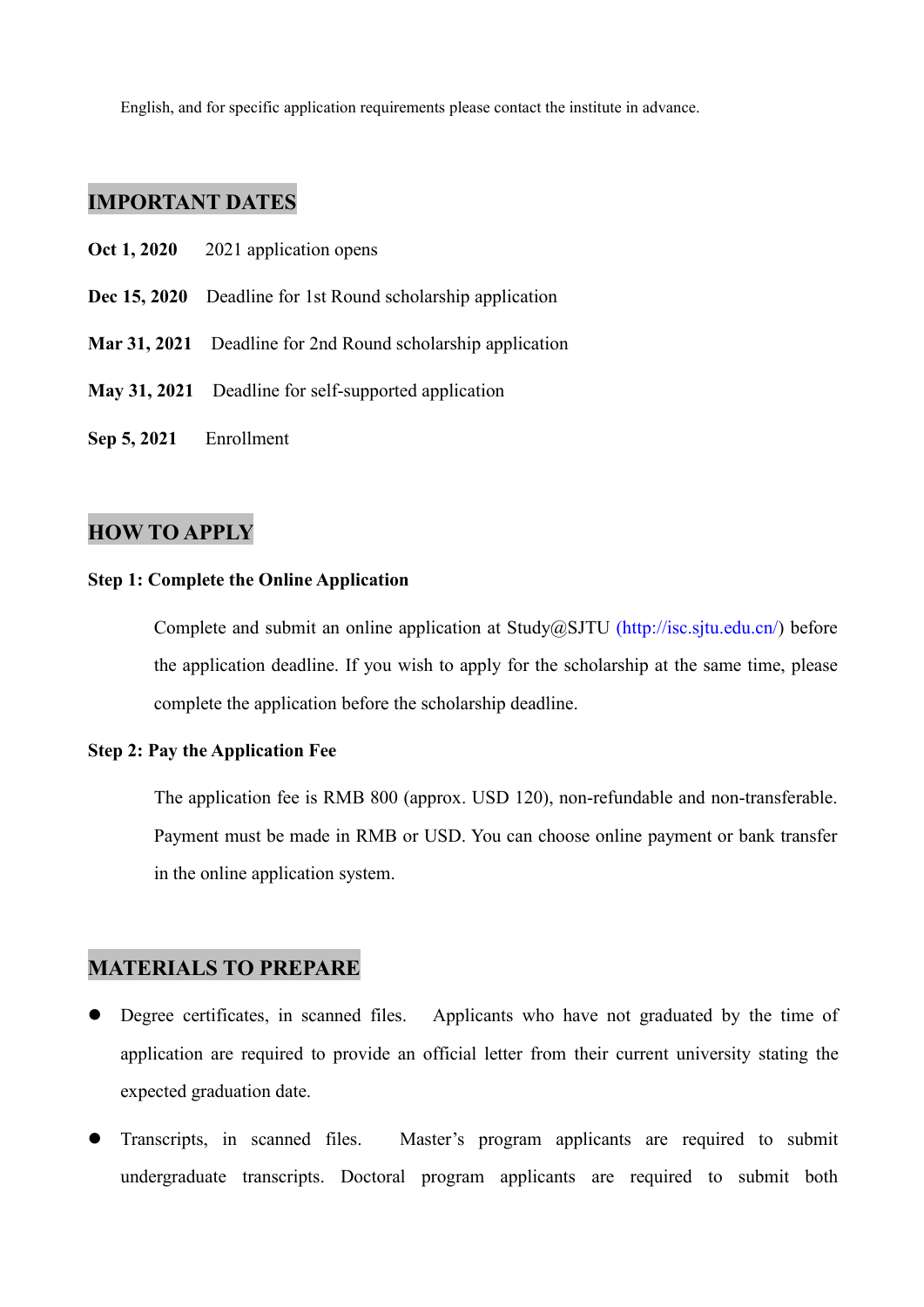undergraduate and graduate transcripts.

- Proof of Language proficiency. ( pls see Language Requirement for SJTU International Graduate Programs)
- Scanned copy of passport.
- Passport-size photo.
- Personal statement and study plan.
- Two letters of academic recommendation from scholars who are associate professors or above, or senior professionals in a related academic field. Please follow the instructions on the online system for submission of online recommendation letters or upload the recommendation letters with original signatures.
- If you are applying for programs of the Schoolof Life Sciences and Biotechnology, you are required to contact the supervisor beforehand and provide an acceptance letter by the supervisor.

Note: If your documents are not in English or Chinese, please have them translated into either English or Chinese by an authorized translation agency. Then upload both the translated and original documents onto the application system.

# **TUITION**

RMB 45,500/Year for Doctoral programs (Approx. USD 6,600/Year)

Tuition of Master programs varies with the program, so please check **SJTU 2021 [international](https://isc.sjtu.edu.cn/EN/content.aspx?info_lb=250&flag=1) graduate program list** for details.

# **SCHOLARSHIPS**

Basically, for incoming international graduate students, there are two channels for scholarship application: through Shanghai Jiao Tong University or through Chinese Embassies/Consulates in the home country.Applicants may choose only one application channel. Replicated applications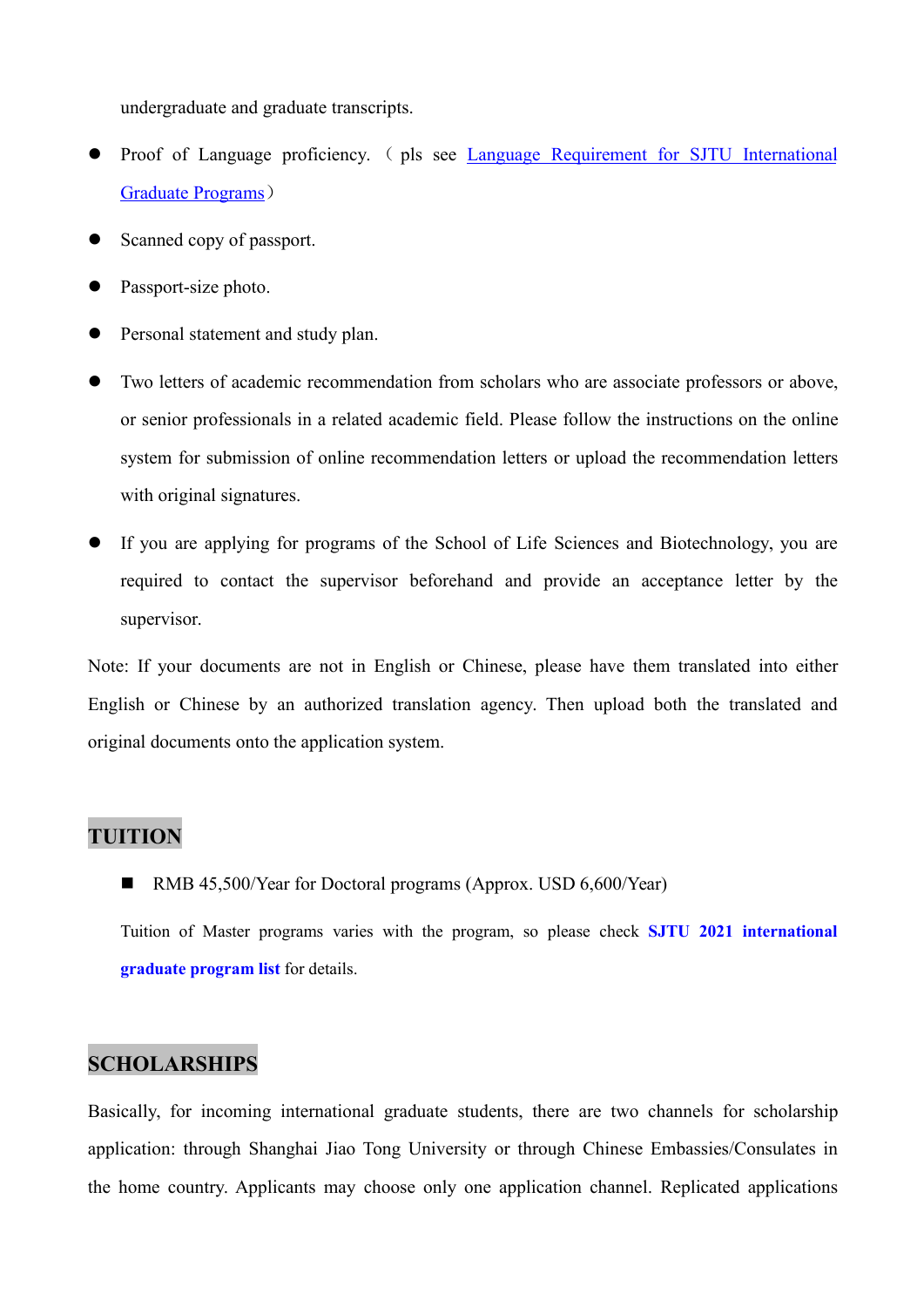through more than one channels is not allowed.

- How to Apply
	- Apply for scholarships through SJTU

Starting from 2021, scholarships for doctoral programs will consist of: SJTU Fellowship, CSC/SGS Scholarship, SJTU Scholarship. And scholarships for Master programs will consist of: CSC/SGS Scholarship, SJTU Scholarship, School/College Scholarship. Details of each scholarship will be on the application system.

When applying at http://apply.sjtu.edu.cn/ applicants should choose "apply for scholarship" through SJTU"and follow the steps online. Applicants should complete the scholarship application procedures in time according to the requirements of the university.

The earlier an applicant completes the application, the sooner he/she receives an offer of admission and scholarships if the review result from the university is positive. Applicants can check the scholarships result through the application system.

Apply for scholarships through Chinese Embassies/Consulates in the home country

Applicants may also apply to the Chinese Embassies/Consulates in the home country for scholarship opportunities. The application schedule varies from country to country (usually from November to April).

Please consult the Chinese Embassy/Consulate about its application schedule, eligibility, requirements, procedures, documents, agency number, program category type and so on in advance.

For the contact information of Chinese Embassies/Consulates, please visit the website of the Ministry of Foreign Affairs of the People's Republic of China at [http://www.fmprc.gov.cn/mfa\\_eng/.](http://www.fmprc.gov.cn/mfa_eng/.)

#### **Important Notes:**

- In general, scholarships duration cannot be extended.
- All scholarship recipients are obliged to participate in the annual scholarship review in April and/or May which will confirm their scholarship status in the next academic year.